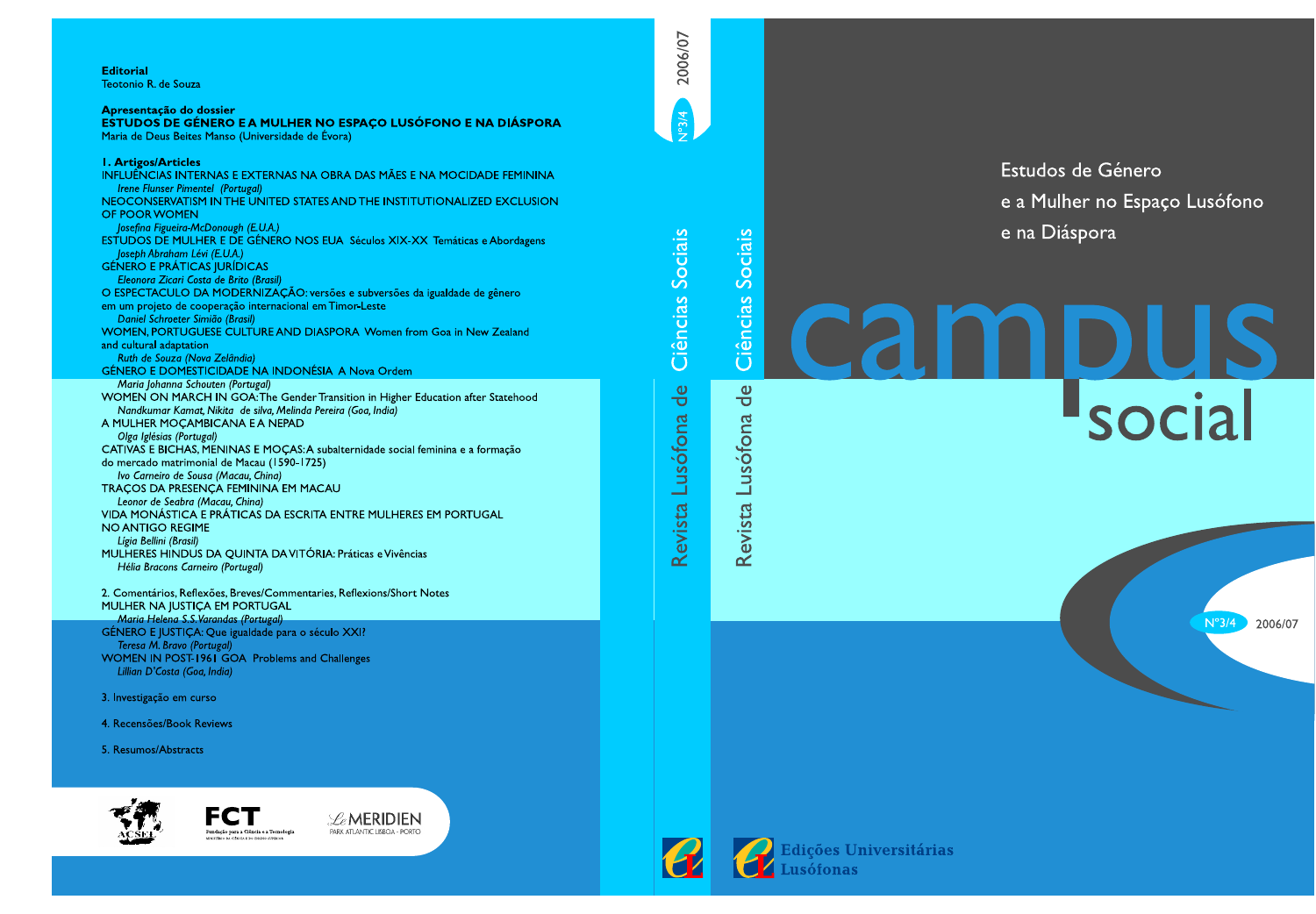# **Women, Portuguese culture and Diaspora: Women from Goa in New Zealand and cultural adaptation**

### **Ruth de Souza1**

*Centre for Asian and Migrant Health Research, National Institute for Public Health and Mental Health Research, Auckland University of Technology, Aotearoa/New Zealand* 

# **Introduction**

New Zealand is a nation of Migrants. Immigrants have played a significant role in the country's economic growth and cultural development. With a population of four million people, New Zealand's population is becoming increasingly culturally diverse. Almost one in five New Zealanders were born overseas, rising to one in three in its largest city, Auckland. Asians are the fastest growing ethnic group, increasing by around 140% since 1996. Indians account for 1.2% of the population (Statistics New Zealand, 2002). The Goan community in New Zealand is relatively small and its size is not formally recorded, however, anecdotally it appears to have grown to over 200 families in the Auckland area, with most arriving after 1996.

For women who migrate, loneliness and isolation have been identified as the most 'glaring' experience and this is intensified by the loss of extended family networks when they migrate to a country where nuclear families are the norm (Leckie, 1995). The creation of new networks and maintenance of prior networks in new ways is crucial to the successful settlement and integration into a new country.

This paper reports on how Goan, Indian women in Auckland, New Zealand used specific strategies to manage the adjustment to living in a new country. The findings reveal that participants used a variety of skills to settle in New Zealand such as cultivating a "can do" attitude, obtaining support and learning. These skills enabled them to move beyond their own culture and begin to take active part in New Zealand culture. However, this process was not immediate and the participants passed through a number of stages along a continuum of settlement and integration. These stages will be discussed below and situated within a body of literature.

### **Study context**

The study took place in Auckland, New Zealand among women of the Catholic Goan community. A purposive sampling technique was used and selection criteria limited participation to women who self-identified as Goan and who had migrated to New Zealand (for a detailed description of this research, refer to R. DeSouza, 2006). None of the participants were born in Goa or came directly from Goa due to the history of Goans as a migratory population. Data collection involved the use of in-depth semi-structured interviews conducted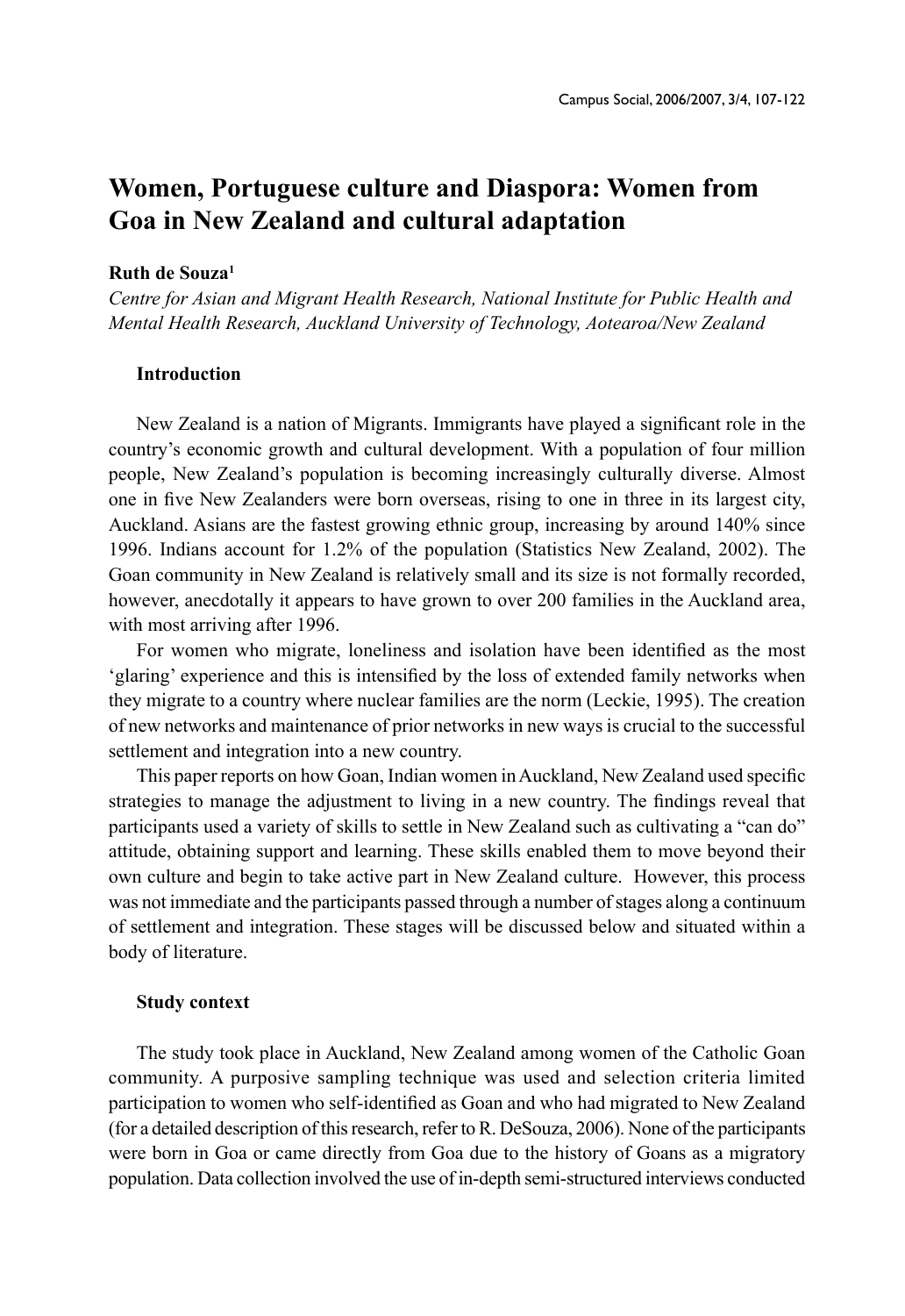in English and analysis occurred alongside the data collection. The interview transcripts were coded line-by-line and analysed within and between interviews to ensure the researcher was grounded in the data. The codes were clustered according to similarity and reduced. Similar phenomena were grouped into categories and named.

### **Literature Review**

There is an historical view that men migrate in order to maximise their economic gains, whilst women migrants have been seen as passive, migrating for emotional and personal reasons or as 'dependents' and appendages to men (Kofman, 1999). Literature suggests that the role of women in migration was to continue tradition as "cultural custodians" (Hondagneu-Sotelo, 1999, p.571) and maintain home life while remaining separate from the public sphere of work and the politico-economic process (Bottomley, 1994). This perception is beginning to change as a result of the increasing interest in "women's position in society, the feminisation of the foreign population, the increasingly visible economic presence of immigrant women and the production of knowledge by immigrant women about themselves" (Kofman, 1999, p.271). Settlement indicators have tended to focus on the public sphere rather than the private endeavours.

Settlement can be considered as a multidimensional process, involving all aspects of the migrant's (and migrant family's) life. It can be defined as the early parts of the longer integration process (Fletcher, 1999) or as the period of adjustment that occurs following a migrants arrival, their becoming established and independent in the new society. This includes aspects such as obtaining appropriate housing, employment, orientation and language (Australian Government, undated). Integration is further along this continuum, being about how migrants become active participants in the economic, social, civic, cultural and spiritual affairs of their new homeland. This is shown in Figure 1.



Figure 1: Resettlement/settlement continuum (Canadian Council for Refugees, 1998) Integration is the long term process through which new residents become full and equal participants in society. Whilst acknowledging that each new resident's experience is unique,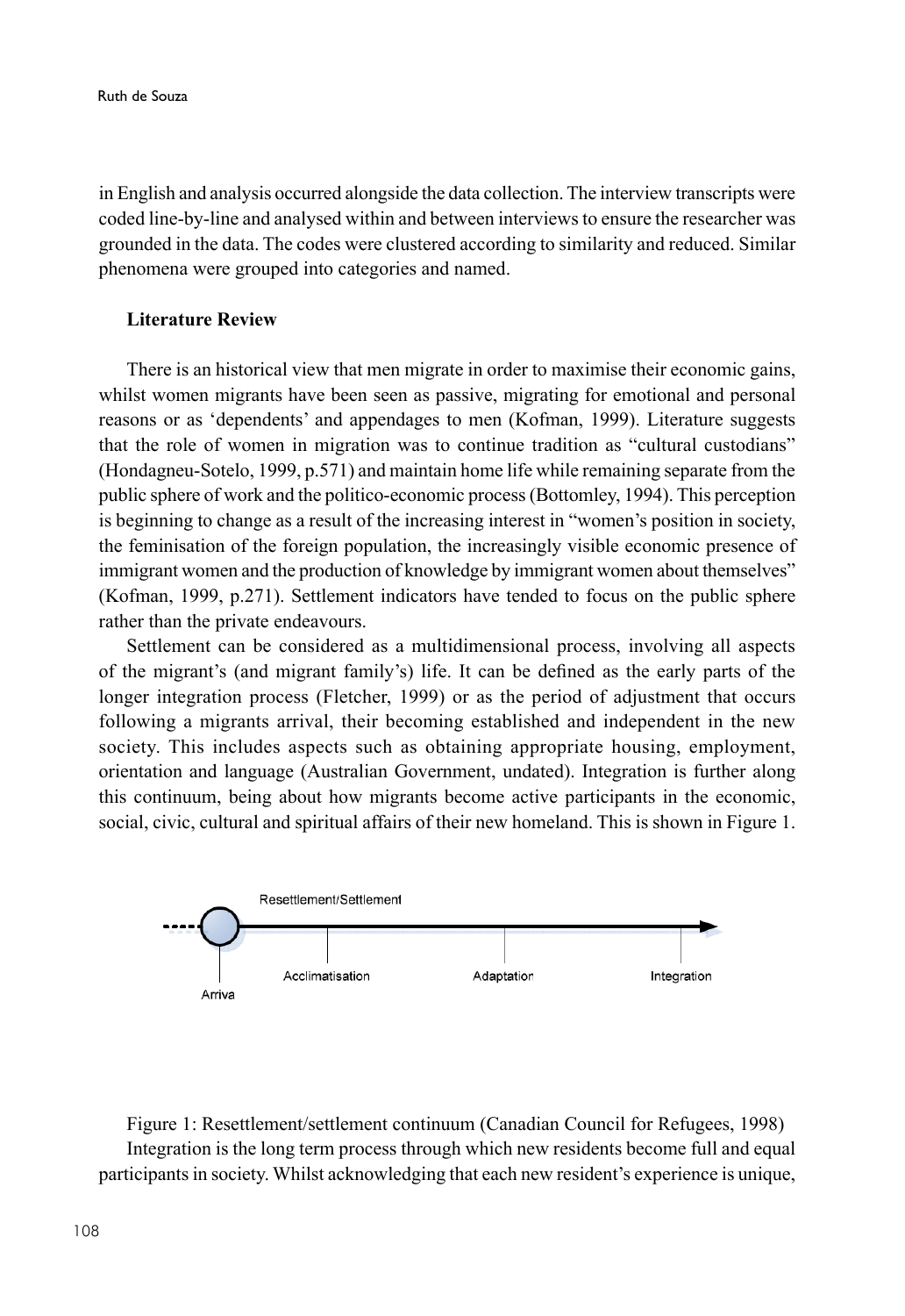there are some recommended principles for the successful integration of newcomers. These include viewing integration as a goal as well as a process that takes time and can include several generations. Fletcher (1999) suggests that integration is not a linear process and does not occur at a similar rate across all aspects of life. He suggests for example that settlement issues can arise long after arrival when migrants become elderly and have new health and social needs. In addition, migrants can be well settled in one dimension of their life (e.g. employment) but poorly integrated in other aspects. Settlement and integration occur within several spheres such as the social, economic, cultural and political as seen in this model developed by the Canadian Council for Refugees (1998):

|  |  |  |  |  |  |  | Table 1: Dimensions of settlement and integration. |  |
|--|--|--|--|--|--|--|----------------------------------------------------|--|
|--|--|--|--|--|--|--|----------------------------------------------------|--|

| Dimension | Short-term (settlement)                                                            | Longer term (integration)                                                              |
|-----------|------------------------------------------------------------------------------------|----------------------------------------------------------------------------------------|
| Economic  | Entering job market<br>Financial independence                                      | Career advancement<br>Income parity<br>Entry into field of prior<br>employment         |
| Social    | Established social network<br>Diversity within social network                      | Accessing institutions<br>Engaging in efforts to change<br>institutions                |
| Cultural  | Adaptation of various aspects of<br>lifestyle (e.g. Diet, family<br>relationships) | Engaging in efforts to redefine<br>cultural identity<br>Adapting or reassessing values |
| Political | Citizenship<br>Voting                                                              | Participation in political parties<br>Participation in socio-political<br>maramante    |

A study by Ward and Styles (2005) found that women who migrated experienced grief and that negotiating the grieving process was pivotal to successful settlement. Participants who successfully settled and re-invented themselves engaged in more social and cultural activities. While those participants who were less successful tended toward more solitary strategies. The study concluded that using appropriate strategies could reduce the psychological impact of relocation.

# **Findings**

The foregoing section has outlined key literature pertaining to settlement and integration. For the research participants, migration caused major disruption to their lives. In the following section, the strategies used by participants to manage their settlement process are described in the context of the social and cultural dimensions of settlement described in Table 1 and in terms of the settlement continuum shown in Figure 1. This process of integration required that the participants became independent, which in turn necessitated the acquisition of attitude, skills, support and learning. In addition integration involved rebuilding links with their Goan culture and finally moving beyond Goan culture to contribute and engage with the receiving community. This resulted in a revised settlement and integration continuum which is shown in Figure 2 and discussed in the remainder of the paper.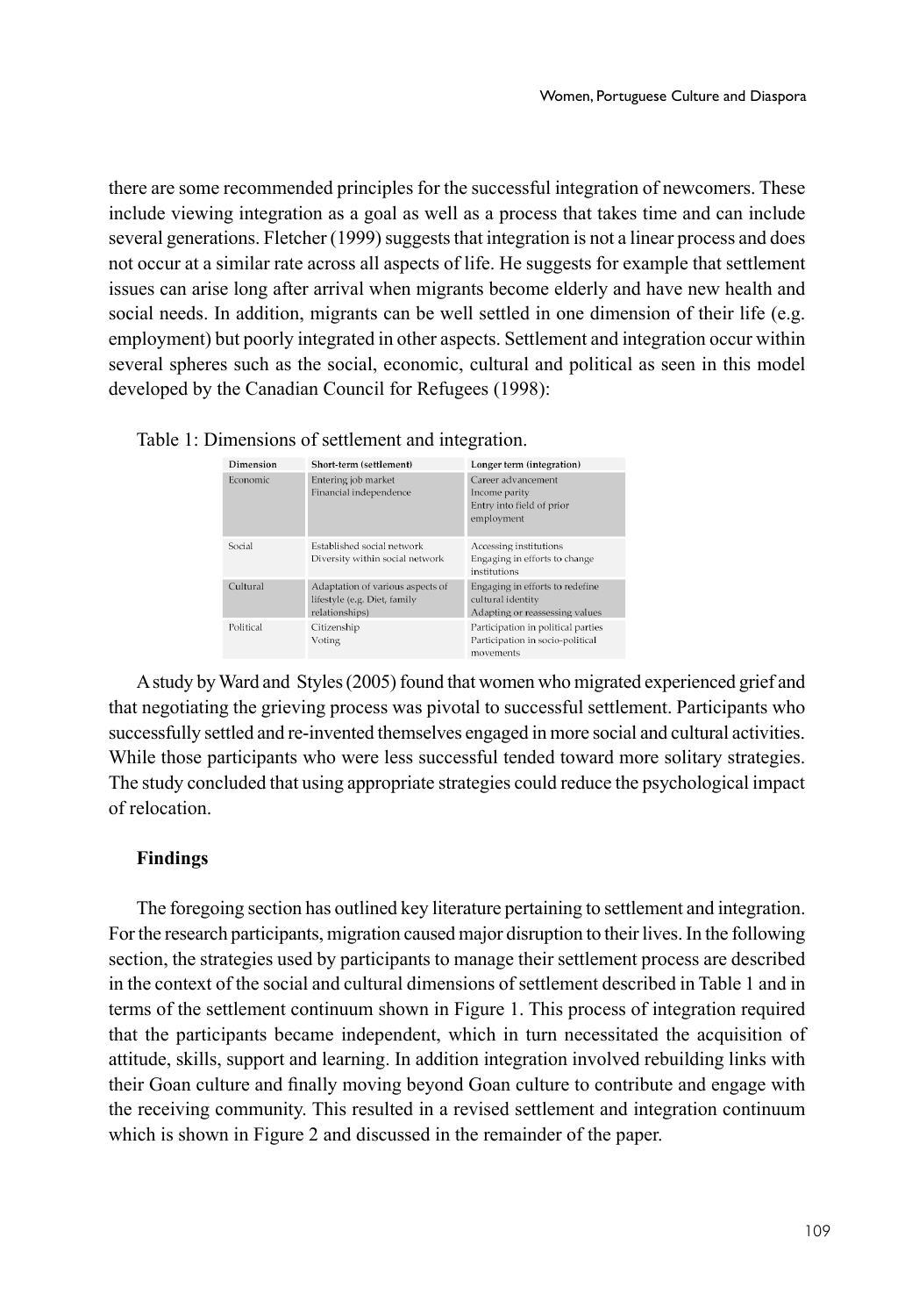

Figure 2: Coping strategies used by Goan women to enable settlement and integration.

# **Acclimatisation**

The first stage of settlement required participants to actively seek out support and new skills in order to learn about their new country and to adjust to a change in their way of life.

# **Attitude**

Migrants are caught between two compelling expectations that that they make things work and settle successfully. These implicit expectations are derived from both the receiving country and the migrant themselves. They are aware that they carry not just their own hopes and aspirations but that of the community that they have left behind. In New Zealand the pervasive ethos of 'Kiwi ingenuity' and 'pioneer spirit' align well with the desire of participants to 'get on with things.' The former hint at not only New Zealand's recent past, but the potential future that is available to those who stay and 'make it work' (Roscoe, 1999). Mascarenhas-Keyes's (1990) notion of progressive motherhood and the self-sacrificing Goan mother seems apt in the case of Goan women in this study, who believed that they had to adapt and make things work in the present in order to attain a better future, adjustment was mandatory and compromises had to be made:

You get on with life yeah and you have to think you are in a different place, you cannot have 100% of what you would have had back home, you have to adapt as well (Lorna).

Arisaka (2000, p.8), in a discussion of Asian assimilation in the United States, articulates this perfectly: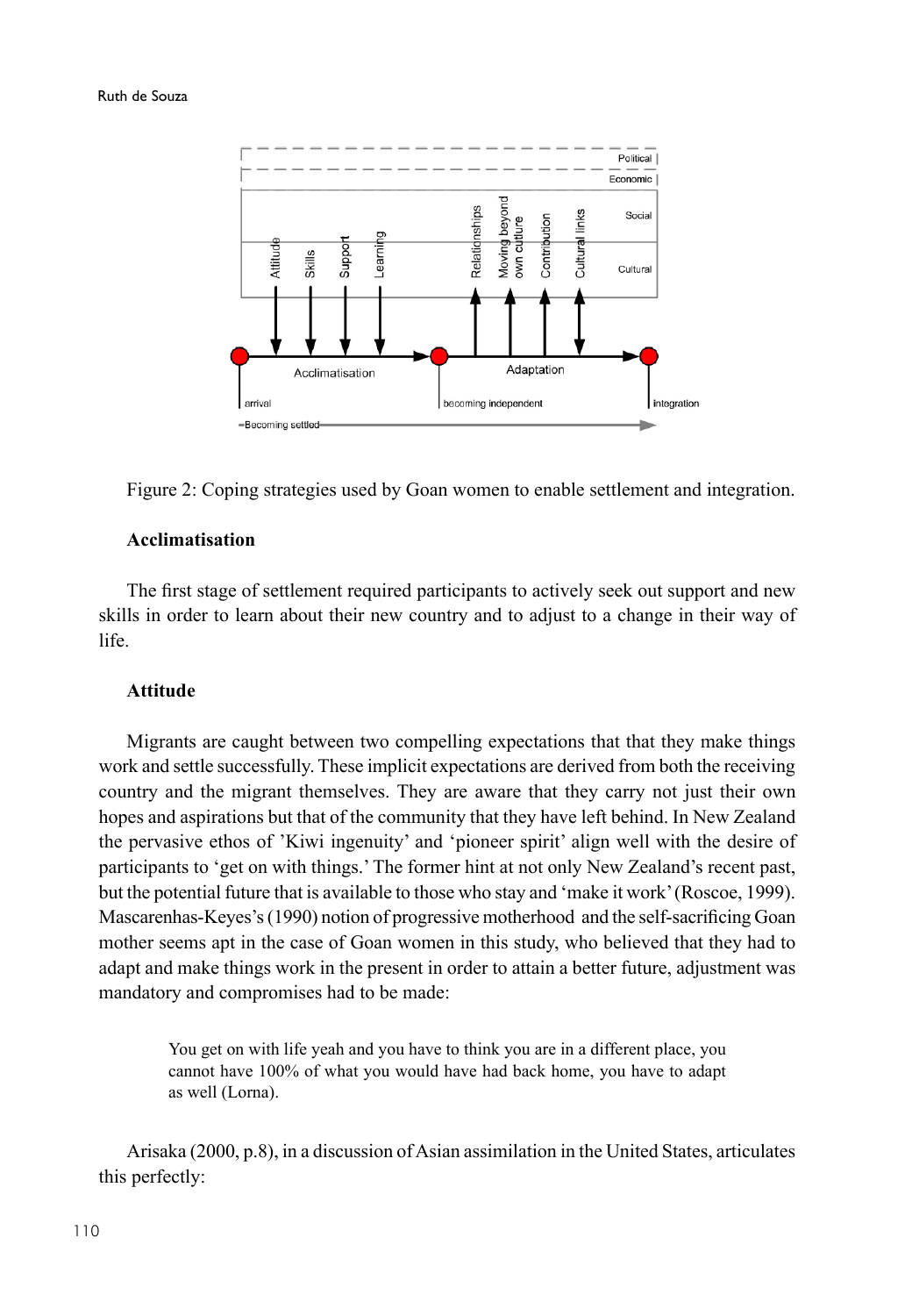This almost non-negotiable drive for upward mobility requires diligent assimilation. Self-pity, victim consciousness, and separationist self-consciousness are deadly to the process towards success. Not only are they excessively self-indulgent, but they are also a waste of time and energy, and therefore not allowed.

Flora was aware that there was no turning back because of the risks and sacrifices that had been made and they had to make it work and survive:

> You just couldn't pick a flight and go back and you think 'oh God you brought me you brought us here and now you look after us'. You don't know where to go because you've resigned your job, you've spent half your savings to come here and you know there's no turning back so you have to make the most of this. So it's like there's no turning back, but you think, 'God what have I done' (Flora).

# **Skills**

Skills such as reframing or becoming philosophical about their circumstances were used by many of the participants as a way of coping with difficult situations. DeSouza (2001) suggests that this might be an Indian response to the harshness of life in a country with no welfare state or individual protection, where life for many is about survival and relying on one's own resources. Lorna's pragmatism suggests an acceptance that life-stresses are universal and inevitable:

> Oh well, after a while you realise that the world is quite a small place and you know you are here for a while. You just do your bit wherever you are, it's the same, every country every place and every situation has its own pros and cons, so you just have to battle it either here or there (Lorna).

For Sheila, it was her cousin who role-modelled and guided her towards self-efficacy, a key skill that she had to learn in order to become settled:

> She was a very good model for me and she was a really neat person you know. She didn't look on the gloomy side, she would say 'the sun is shining, lets do a wash.' I would go to her sometimes saying I was feeling cold you know and I was in a bit of self pity. She would say 'go and do your floor' (Sheila).

The pragmatism and philosophical acceptance that was necessary for survival had a coercive element for some participants and required that they also had social support.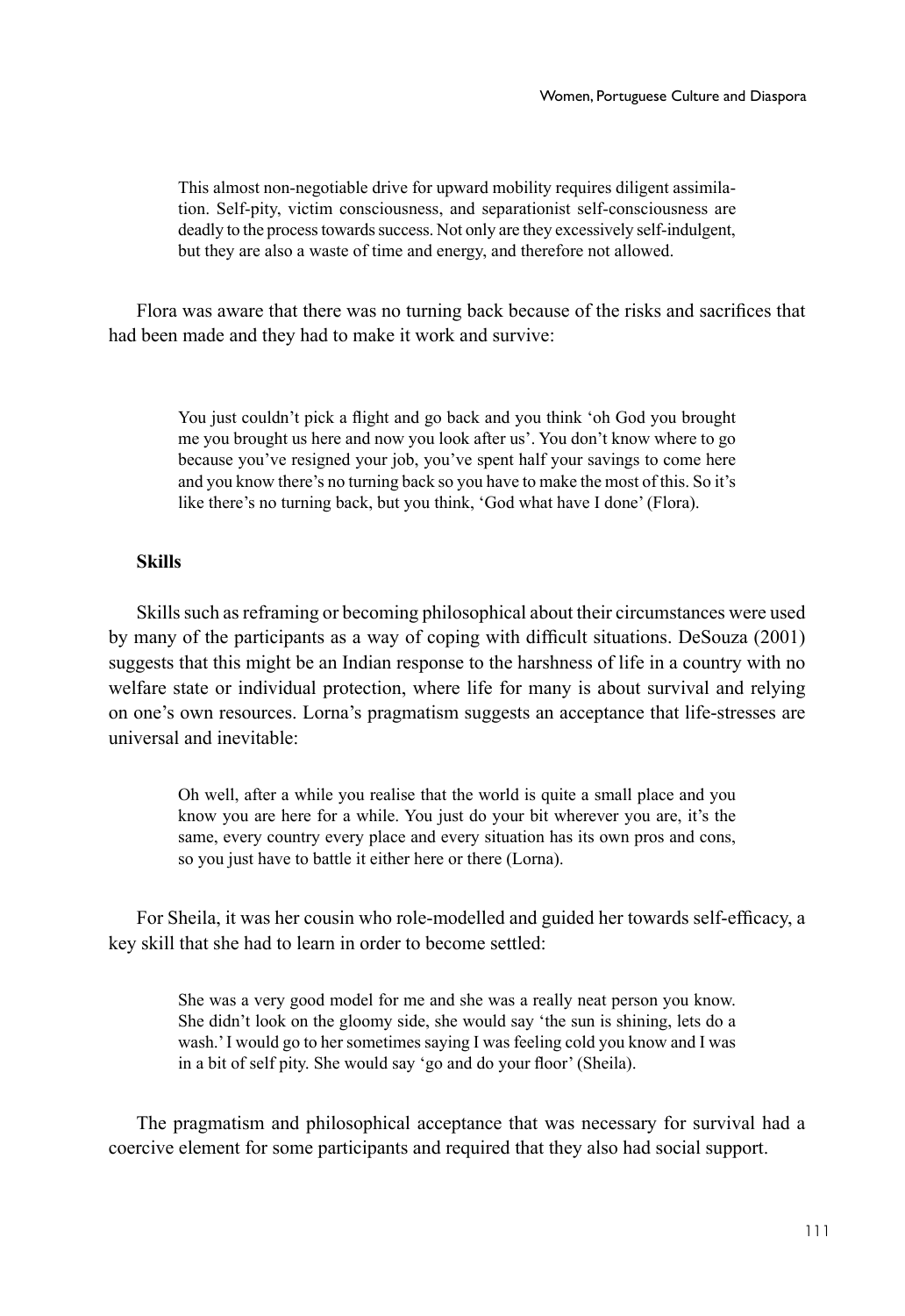# **Support**

Social support is key to successful settlement. Having social support makes coping with daily living, acquiring language and employment (three other important factors in settlement) easier to acquire (Ho, Cheung, Bedford, & Leung, 2000). In addition, social support can moderate stress by reducing the perception of severity of the stressful circumstance and, by reducing the severity of the reaction (Kearns, Neuwelt, Hitchman, & Lennan, 1997). The participants found that having family, friends and other migrants was crucial.

Family and social networks are thought to be pivotal to the settlement process (Fletcher, 1999). Connecting with familiarity through their own ethnic group is thought to reduce the stress of migration for migrants. Sarup (1996, p.3) suggests that the boundary crossing involved in migrating can provoke hostility, exclusion, building up of walls and conversely inclusion, welcome and breaking down of walls. Sarup (1996, p.3) states:

Any minority group, when faced with hostile acts, does several things. One of its first reactions is that it draws in on itself; it tightens its cultural bonds to present a united front against its oppressor. The group gains strength by emphasising it's collective identity. This inevitably means a conscious explicit decision on the part of some not to integrate with the dominant group but to validate their own culture.

Participants in this study initially built relationships with members of the Goan or Indian communities and later built bridges with the wider community. Sheila came to New Zealand at the invitation of her cousin Tanya, who was instrumental in helping her to adjust to living in New Zealand:

We stayed with them initially and then we moved to a flat which was quite close by. Then the house next to them was going on sale and I said to Peter you want to buy a house that's the house. I didn't even look at another house. So we were immediate neighbours and that was the best thing that could happen I wanted to be close to her (Sheila). According to Foner (1997, p.961):

Immigrants live out much of their lives in the context of families…family networks stimulate and facilitate the migration process itself; the role of family ties and networks in helping immigrants get jobs when they arrive in the United States; and the role of families in developing strategies for survival and assisting immigrants in the process of adjustment, providing a place where newcomers can find solace and support and can pool their resources as a way to advance.

Making new friends took time, for many women who had come here for marriage, their friends were their husbands. Leckie (1995, p.59) called this a 'double isolation.' Not only were women isolated in a strange country, but also in 'solitary confinement' with a relative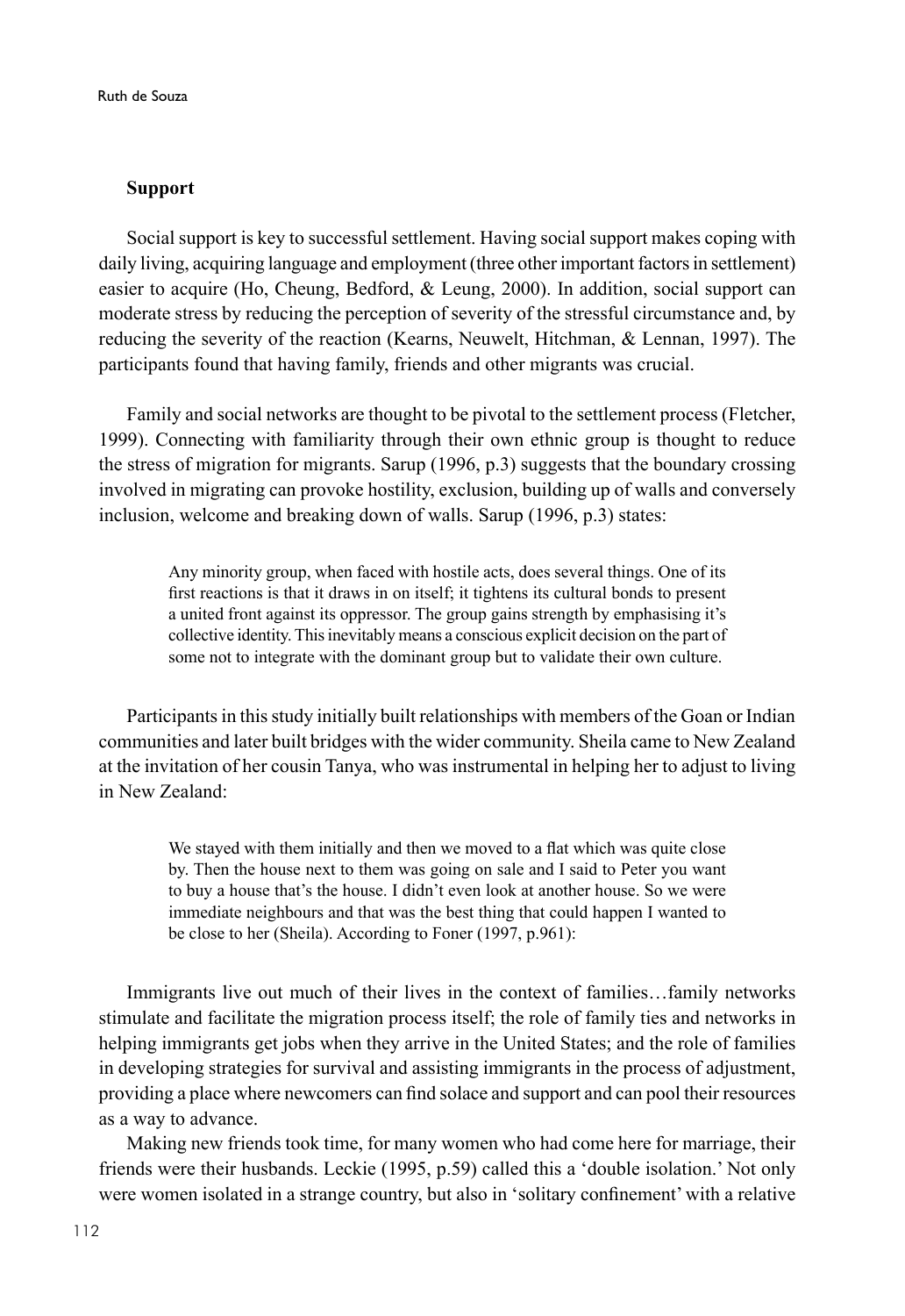stranger. This was compounded by husbands who worked long hours and the sprawl of Auckland, which made it difficult to meet other Goan women. Participants also felt estranged from wider New Zealand society and despite being able to communicate in English, new friendships did not necessarily result:

 The outside was beautiful, but besides Tony there was no one whom I could really speak to. Really have a friend to confide in, or just have a friend or just have someone who I could just call, you know just once in a while just go out (Greta).

Lorna's experiences of the general public were a shock, in particular the friendliness that didn't lead to anything. Lorna misunderstood the new social cues and discovered that the warmth was superficial and lacking in depth (this superficiality is called '*voilea voir*' in Konkani). However, The Catholic religion and church provided support for many participants in the form of social support, spiritual and secular activities. Evelyn found the church played a significant part in providing support and networks:

I had Toby when I was 28 and found that belonging to a church was a great support , people were supportive and friendly. I think that people were good to me at the church because Joe's parents had been good to them (Evelyn).

The importance of faith for migrant women is echoed in studies of migration of Jordanians (Hattar-Pollara & Meleis, 1995) and Koreans (Shin & Shin, 1999). Many women found churches were places where loneliness could be alleviated and information exchanged.

Many participants wanted to learn the requisite skills and knowledge that would help them to survive and thrive in New Zealand, which was a third strategy that emerged in the findings.

# **Learning**

Learning how to cope with a new life in New Zealand happened in diverse ways for participants. For some, preparation before they arrived helped them to develop culturally relevant skills and knowledge that assisted their settlement. Others had no knowledge of life in New Zealand and even the use of a migration consultant was no guarantee of assistance with grasping the day-to-day realities. For those participants that had to learn from trial and error, independence was learned.

The 'culture learning approach' refers to the adaptation that occurs when migrants overcome the cross-cultural problems related to every day social encounters, by learning new culture specific skills that assist them to navigate the new cultural environment (Ward, Bochner, & Furnham, 2001). Anticipatory preparation is thought to enhance the transition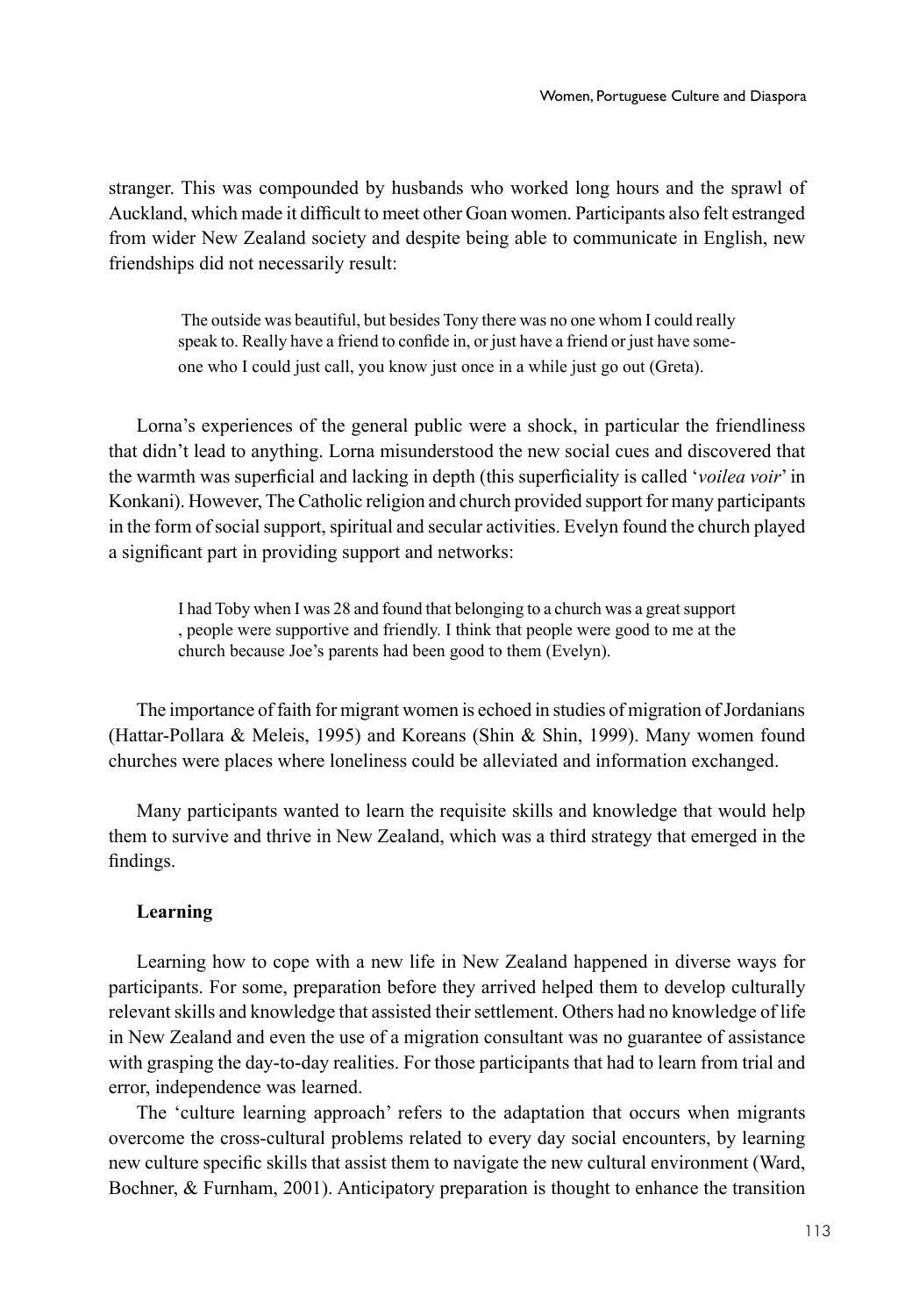experience (Meleis, Sawyer, Im, Messias, & Schumacher, 2000; Weaver, 1994) and in Greta's case, she obtained culturally specific knowledge and skills prior to migration from her husband which helped her to cope with her new life:

Tony described it as a fast village and said it was a beautiful place. He said that traditionally migrants would find it a little difficult here and he also made it clear to me that back there in India we get many people to help us. Like you know with the manual work, cleaning is done by somebody who comes at home and a lot of manual work is taken off your shoulders because there is someone else who you could easily employ. Here it is not so, and at the same time he said we have things like you know vacuum cleaner machine and this and that, so there are machines that make things easier (Greta).

Weaver (1994) terms the useful and powerful strategy used by Greta's husband 'inoculation' as preparation helps build up resistance to the stress of adjusting to migration:

Yeah, I think that's very necessary, that the basic thing, your mind must be prepared to accept what is going to come ahead and like you can go through that phase much more smoothly (Greta).

Muriel, who also came to New Zealand for marriage, was likewise prepared by her husband:

> Neville said, don't work, get to know the country, because once you start working then you kind of you lose out on the sightseeing and doing things and finding out things. So I waited for some time and in September I started work (Muriel).

Lorna and Flora were not as fortunate. For Lorna, New Zealand was unknown while learning about New Zealand was daunting for Flora:

I didn't know the culture I was coming out to, the weather or any other conditions (Lorna).

It's quite scary, like because you've never heard of New Zealand and you think oh God I'm going to a country that I've never heard about. Then we tried to read books to know about it. It's very hard like, you know wonder what will they say, what will I do, what shall I not do. Because like when you come here you don't know anything, you come in the street. You don't know anybody, you don't know where to start (Flora).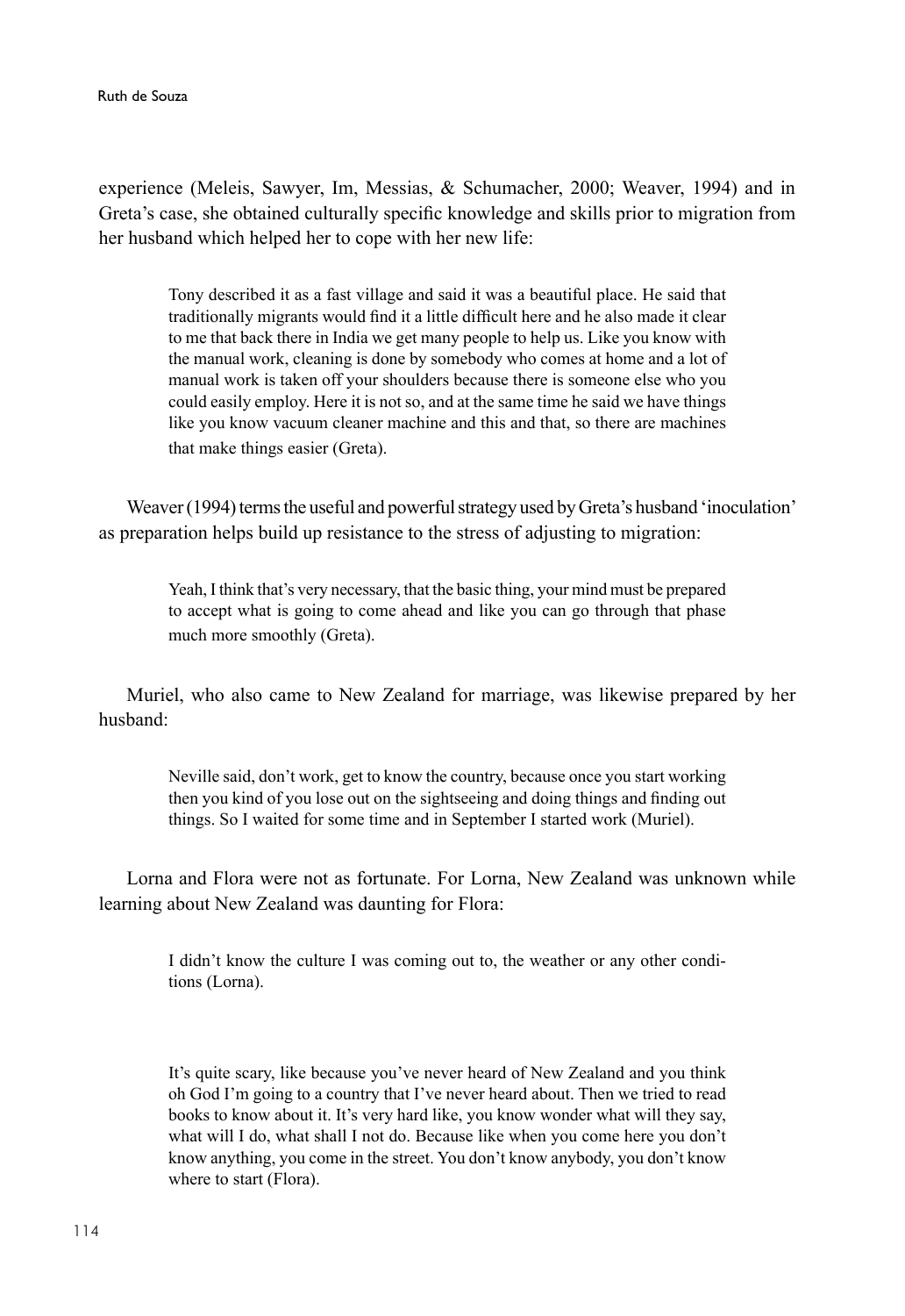It seemed that this lack of knowing for some women later led to painful ways of learning that were informal and incidental. Informal learning is where people "consciously learn from their experiences" (Foley, cited in Fowler, 1999, p.29). Incidental learning is "learning that is incidental to the activity in which the person is involved, and is often tacit and not seen as learning, at least not at the time of it's occurrence" (Foley, cited in Fowler, 1999, p.29). Flora was thirsty to learn the skills and knowledge that would help her to survive in New Zealand. Despite going through an immigration consultant she realised she had had to learn through hardship:

> I remember we arrived on a Thursday and on Friday I wanted to go and register with the IRD. We didn't want to waste a single day and he (the immigration consultant) said, oh don't waste your time. Friday, in New Zealand nobody works. He totally misled us, but anyway you learn through these hardships (Flora).

The challenges of adjusting to life in a new country were not helped by the lack of access to basic information. Many of the things that New Zealander would take for granted, such as free local telephone calls, remain unknown to the new migrant and were withheld from Flora by the people who had been paid to assist and support her, in particular the immigration consultant:

You know the basic things at least tell, that the telephone was free. We were so scared to even use the telephone because we thought like India, every three minutes are charged, so you really hesitate to even pick up the phone, or even to give the number, we were hesitating you know. So I mean small things which mattered a lot for a newcomer who doesn't know anything (Flora).

Flora's learning required a lot of effort and studies show that activities requiring no effort in the home culture require a high degree of concentration, leading to possible fatigue and overload in a new culture (Sharts-Hopko, 1995). A study of Jordanian woman migrants to the United States, found that essential but ordinary tasks were anxiety provoking, but this lessened with practice (Hattar-Pollara & Meleis, 1995). The experience of adjustment was compromised by the exploitation by fellow Indians and was worsened by being far from home and supportive family members. As Flora said:

It was the first time we had been on our own before, in Bombay you've always got family to help you and you've got everything ready made, so you never know what hardship is until you come here (Flora).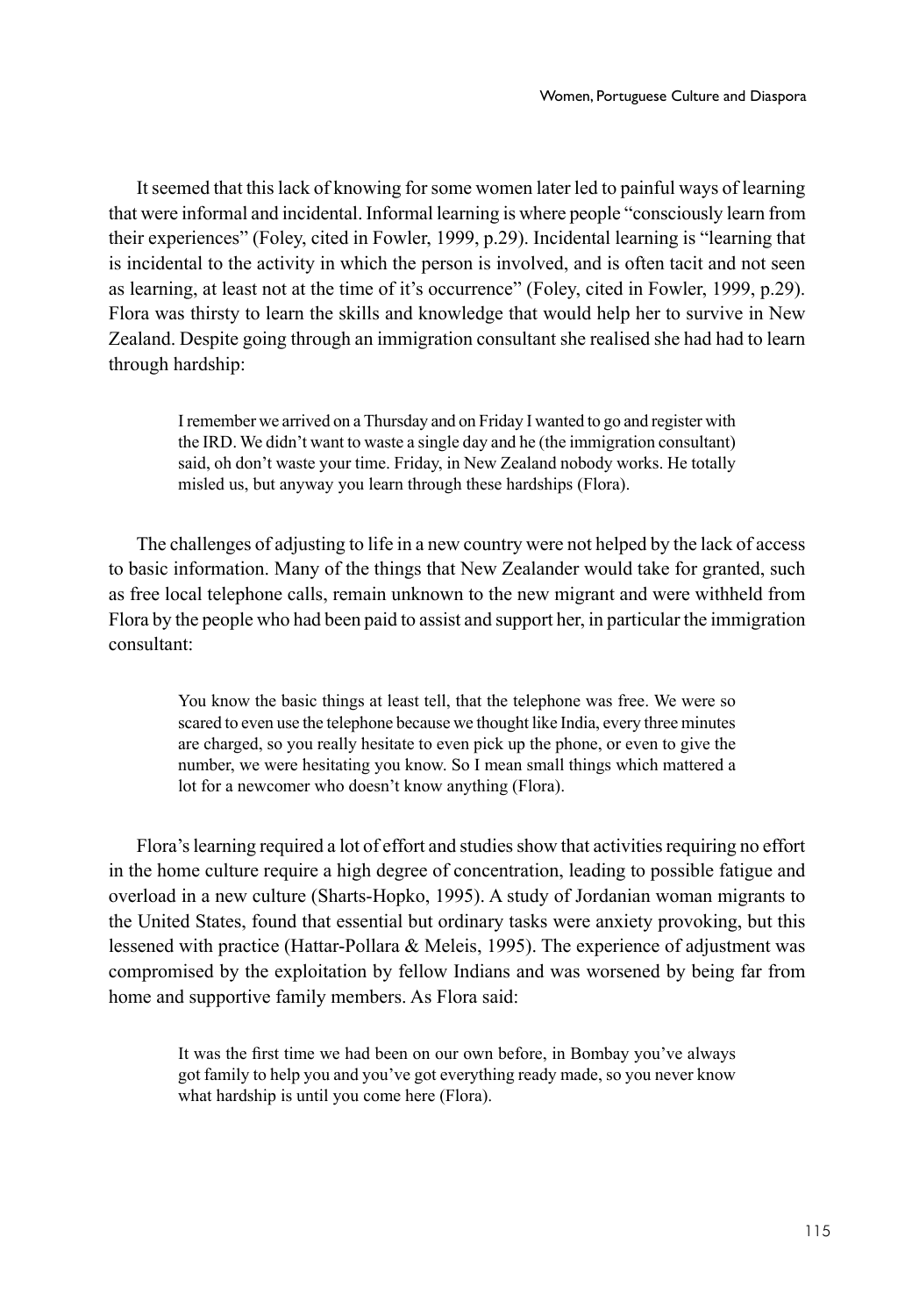# Adding that:

You learn to become tough and you actually learn to do better because if you rely on somebody constantly you will never reach anywhere. Yah learn to be independent, you know, not rely on anyone, and you learn to fit you know (Flora).

# **Adaptation**

Adaptation necessitated moving beyond one's family and own networks into broader society, through becoming independent, through activities such as volunteering, joining churches and having access to support through e-mail.

### **Moving beyond own culture**

Sheila's cousin also encouraged her to become independent which Ho et al., (2000) argue is necessary for new migrants if they are to start interacting with dominant society and developing skills. Sole reliance on family or members of their own community for ones daily needs, can preclude this learning and development:

They moved one year after we came and Tanya said to me (and I was absolutely devastated) "because all my friends have become your friends but now you have to go out yourself and make friends" and it was so true (Sheila).

Ho, Cheung, Bedford and Leung (2000) caution that having a supportive network within one's own ethnic community can be a disadvantage if it stops migrants from connecting with people outside their ethnic group. Those women participants who had no family or friendships in New Zealand had to make contact with other migrants for social support. However, building relationships outside one's community can be challenging for many reasons, which include a lacking of confidence or resources, and having limited opportunities for meeting and socialising (Ho et al., 2000). Many women in this study developed friendships with other migrants who were experiencing similar adjustments.

I think when you are a migrant you tend to kind of get very close to the few families that you know, because you have some common bond (Rowena).

### **Contributing**

Sheila and Peter decided that she would be a full-time parent, but she was keen to contribute to the community that she had joined. The volunteering that Sheila undertook in church and Playcentre, a voluntary organisation helped Sheila make connections, meet friends and develop social support: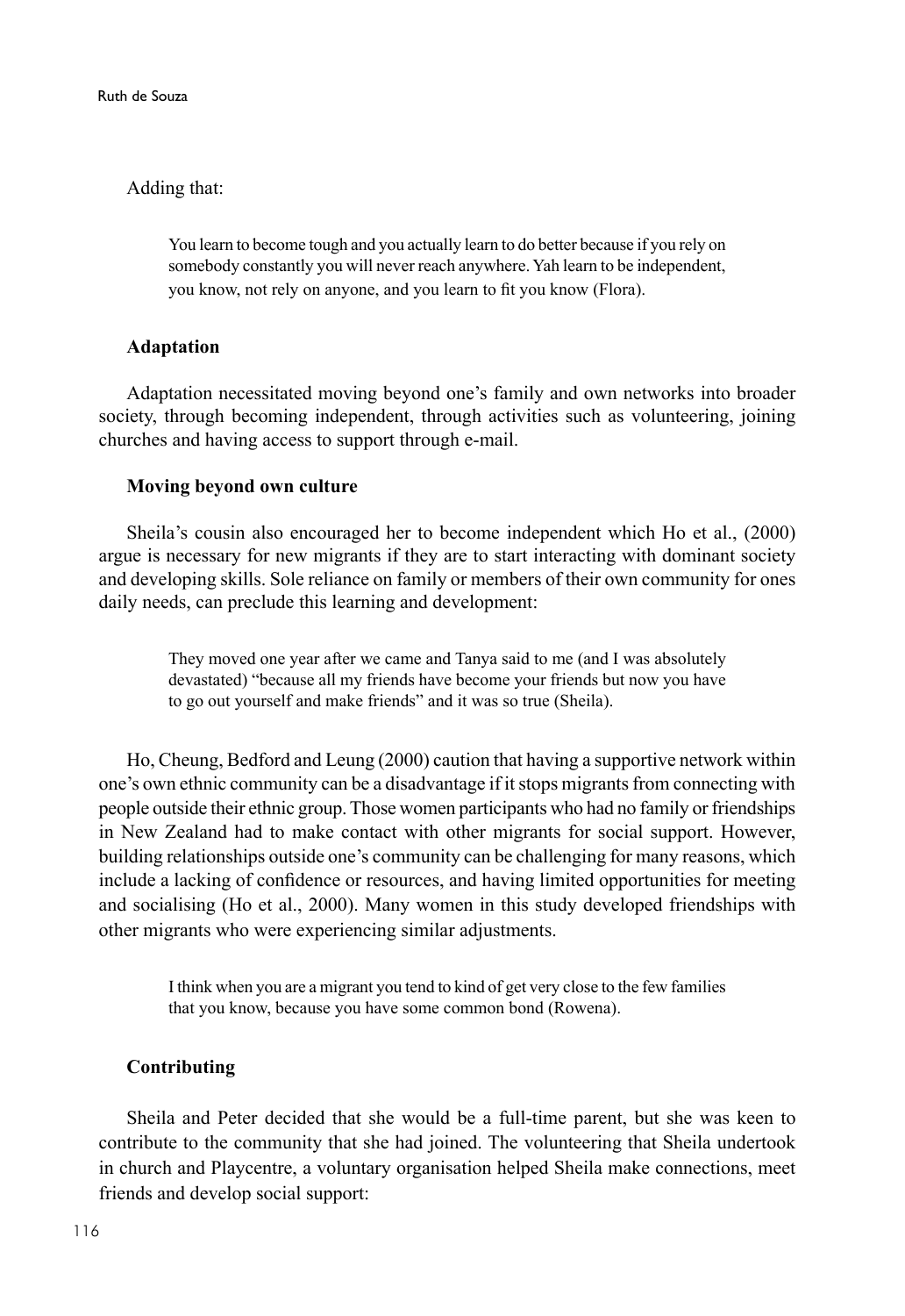When we came I could have walked into a job, there was probably 1% unemployment and I got my qualifications completely recognised. We made a decision because Peter was away, I didn't work for 13 years. I did lots of voluntary work, like I was involved in the church, I taught the kids that went to state school. I would help them prepare for confirmation, I did Playcentre, so I made my staying home very interesting (Sheila).

# **Maintaining cultural links with Goa and Goans**

Maintaining cultural links was the final strategy identified by participants and it helped them to make sense of the new experience and maintain wellbeing. The loss and separation resulting from the process of migrating can lead migrants to hold on to familiar and trusted values in order to maintain ties and well being (Vasta, 1991). This connection with 'the familiar' mediated some of the dislocation and challenges that resulted from being in 'the unfamiliar". Participants actively reshaped their culture within a New Zealand context and acted in the role of "cultural custodians" for their children (Hondagneu-Sotelo, 1999, p.571).

Maintaining networks within one's ethnic group can provide both validation and resistance as Smith (1999, p.160) has described, in the case of Caribbean-Canadian women. Networking is:

> An act of forming bonds among Caribbean men and women to resist marginalisation, to maintain a sense of identity and to reduce feelings of alienation. While networking involves no apparent structure, it carries with it a reciprocal responsibility by persons participating in the network…. networking became another strategy of resistance against marginalisation and/or perhaps against losing home, the place that defines food, language, laughter, music, and other forms of communication.

For some participants like Greta, the presence of other Goans, migrants and locals did nothing to mitigate loneliness, nor did having a good education, a Masters degree and English fluency. In her case, electronic access to pre-migration friends was vital in keeping homesickness at bay. She found that:

 I didn't know personally anyone and in that way it was a bit of a struggle, initially, because Tony used to go to work and I wasn't working. I had just the computer to myself, just go on the Net sometimes and things like that. Yes, I did feel homesick but I guess because of regular e-mail correspondence it made it easier (Greta).

She added:

and every time I knew .. like I was having a difficult time... I would often write to a very close friend of mine, either e-mail or snail mail (Greta).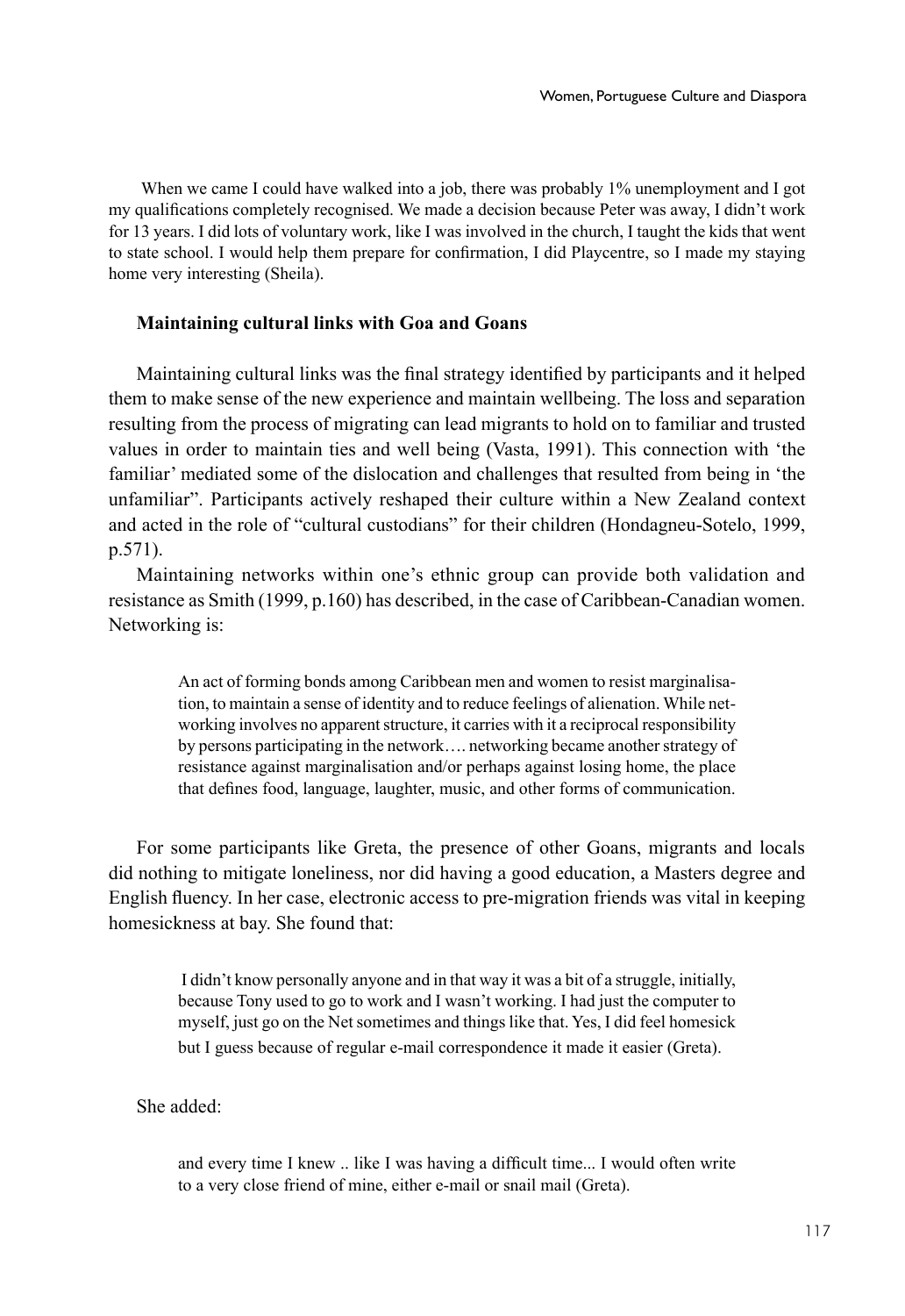Ruth de Souza

The cultural links and resources that participants drew on included "the notion of homeland, the importance of language, religion, everyday social rituals such as food, drink, dance and song…. To family, morals, community, landscape, histories and occupations" (Roscoe, 1999, p.106). Researchers of migrant communities have found that connection with one's ethnic community is vital for collective cultural maintenance. Bottomley (1991) found in a Greek community that many participants involved themselves in community-type social networks in order to maintain 'Greekness.' They took part in ethnic institutions, made trips to Greece regularly and married Greek spouses in order to maintain cultural identity. In Hattar-Pollara and Meleis' (1995, p.533) study of Jordanian women in the United States this was termed 'ethnic continuity' and was seen as a cultural expectation to conform. The strategy of linking up with fellow migrants from one's community was used by Goan's to reinforce 'Goanness'. In Sheila's case this was challenged by the small size of the Goan community and she later became involved with other families in the establishment of a Goan association.

Migrants who have their real kinship ties broken often attempt to recreate new linkages (Smith, 1999). All the participants went in search of community. Sheila recalls how she found a person with the same surname in the phone book. She also visited contacts on the P&O shipping line, who employed Goans (a strategy that my own parents also used):

> I did once there was a (name) in the directory and I went all the way to meet this person who turned out to be Spanish! I was really disappointed But we had one friend who used to work for P&O and he used to work as a Pantry Man he was actually a friend of one of our servants (Sheila).

Sheila's attempt to reconnect with "home" by trying to meet Goans that worked on the cruise ships is worth examining. In India, class/caste may have been a barrier to their friendship. Cohen (1997, p.132) argues that migration and the creation of diasporas move the margins to the centre. So, marginal groups are suddenly "nearby, present, attendant and coexistent", which doesn't mean that gaps between cultures have been overcome because of the reduction in distance. Cohen argued that group identity can remain strong in response to the shrinking space between peoples. However, the space is still there and needs to be explored to improve understanding. For many migrants there is an assumption that the distance between people from the same landmass remains less than that between people from India and New Zealand.

Other participants, such as Flora, found that they were caught between their own needs to connect up with other Goans and an awareness that other Goans were in all probability trying to survive themselves and not wanting to impose. Moreover, Flora's expectations that people from the same geographical area were going to be supportive and inclusive had already been shattered by her experience of being let down by her Indian immigration agent and Indian landlords which had been exploitative and gate-keeping. Smith's (1999) caution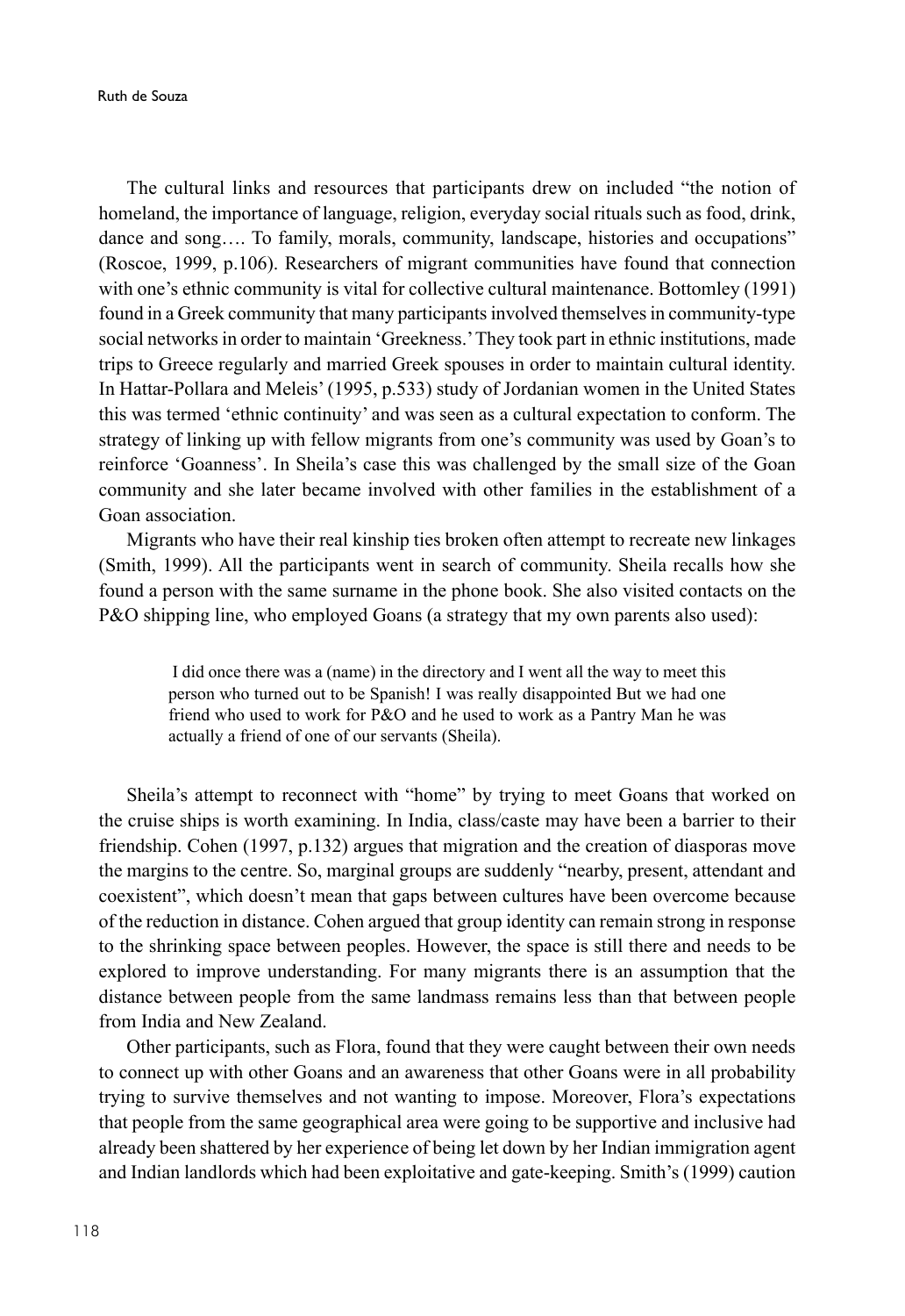about the notion of home, like community and nation being imagined is poignant here, as is the notion of home as a place where individuals feel they belong. Flora found that the notion of home as somewhere that embodied safe and nurturing relationships, and romanticised as inclusionary and communal was displaced when she was unsuccessful in her attempts to connect with other Goan community members. She was left with the impression that everyone else was also trying to survive and was suspicious of being asked to help.

Then you know you call up one or two people and they say we are struggling. You think I'd better not call, because then people think you want help, but what you want is to talk, yeah and then you say, 'my God better not call'. You know because people have different ideas, when they call you, so you get so scared to even approach. Then you learn to become tough, and you say okay, once you realise that you are on your own. (Flora).

Going back to Goa for visits became important for many participants. Going 'home' regularly can be a way of finding oneself and reconnecting with one's place of birth (Smith, 1999). Sheila was aware of a cultural vacuum and a feeling of homesickness that was alleviated by going to her ancestral home. This was done with phenomenal sacrifice which saw her and her husband overextending themselves financially and her being essentially a sole parent at times:

> We had no-one here to bounce ideas from or anything, so we made a decision that we would keep taking our children back to India and that was like a real project. Because four years we were here, all the money that we saved went into going to India. I tell you we were so short of money we bought that house and we had three mortgages and he worked consistently for two years which meant that I had to look after the children for two years (Sheila).

# Sheila observed:

We came back dead broke from India and then we decided it was such a lovely thing. We had been with the family and exposed to the culture that we decided that we would do this on a regular basis. We didn't know any one, there wasn't anyone here you know, but that constant saving coming back dead broke and starting again was an investment. I think you've really got to set your priorities and they have to be long term (Sheila).

# And concluded that:

I don't regret what we did, it's important not to get carried away by the western thing, to keep taking them back to their roots if you can afford it because I think that priority has really made the difference for us (Sheila).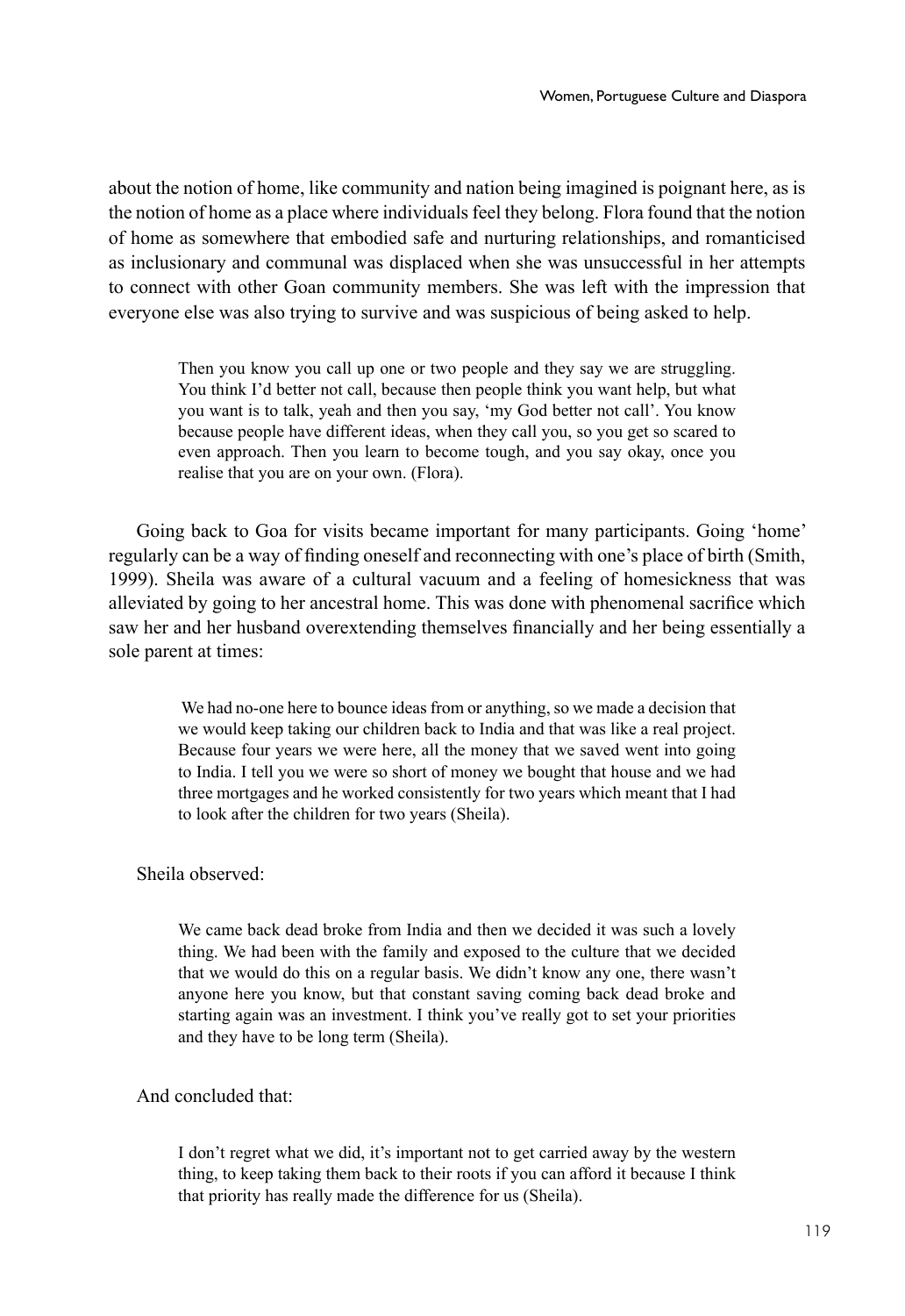Ruth de Souza

Particularly, in places where everyone wants to identify you, going home can clarify one's identity and security, helping with survival in a new country by providing a reference point. Visiting home can "provide reassurance and help dispel the longing, assuage the emotional loss" (Swirsky, 1999, p.201). Homelands are imbued with an emotional reverential dimension through the use of such words as motherland, fatherland, the ancestral land and the search for roots (Cohen, 1997). Cooner (1968, cited in Cohen, 1997, p.106) states:

The motherland is seen as a warm, cornucopian beast from which people collectively seek nourishment, replaced by the blood of soldiers defending their fatherland. Their blood nourishes the soil. The law of blood versus that of the length of residence or place of birth.

Cohen (1997, p.106) explains:

Just as the evocation of homeland is used as a means of exclusion, so the excluded may see having a land of their own as a deliverance from their travails in foreign lands. A homeland acquires a soteriological and sacred quality.

# **Limitations**

This research focussed on the experiences of women and not on the roles men play. IN addition We get no notion of whether new roles/powers are being created, of whether these women use these strategies merely "to survive" individually and/or collectively. Indeed, there is a clear sense of stability and continuity, but does this correspond to women's expectations of migration? We get a sense that these women have "made it" but not of what they have gained in the process.

# **Conclusion**

Adjusting to life in New Zealand for the participants occurred without the support that they might have had from extended family, a wide network of friends and hired help in the country they lived in pre-migration. The participants demonstrated engagement with a process of settlement and integration with their receiving community. This presents as a continuum that moves from acquiring new attitudes, skills, support and learning through a point of achieving a sufficient level of independence. Beyond this stage, participants were able to contribute back to their communities of origin and, eventually, to their receiving communities through newly formed relationships, church, other social networks and cultural links.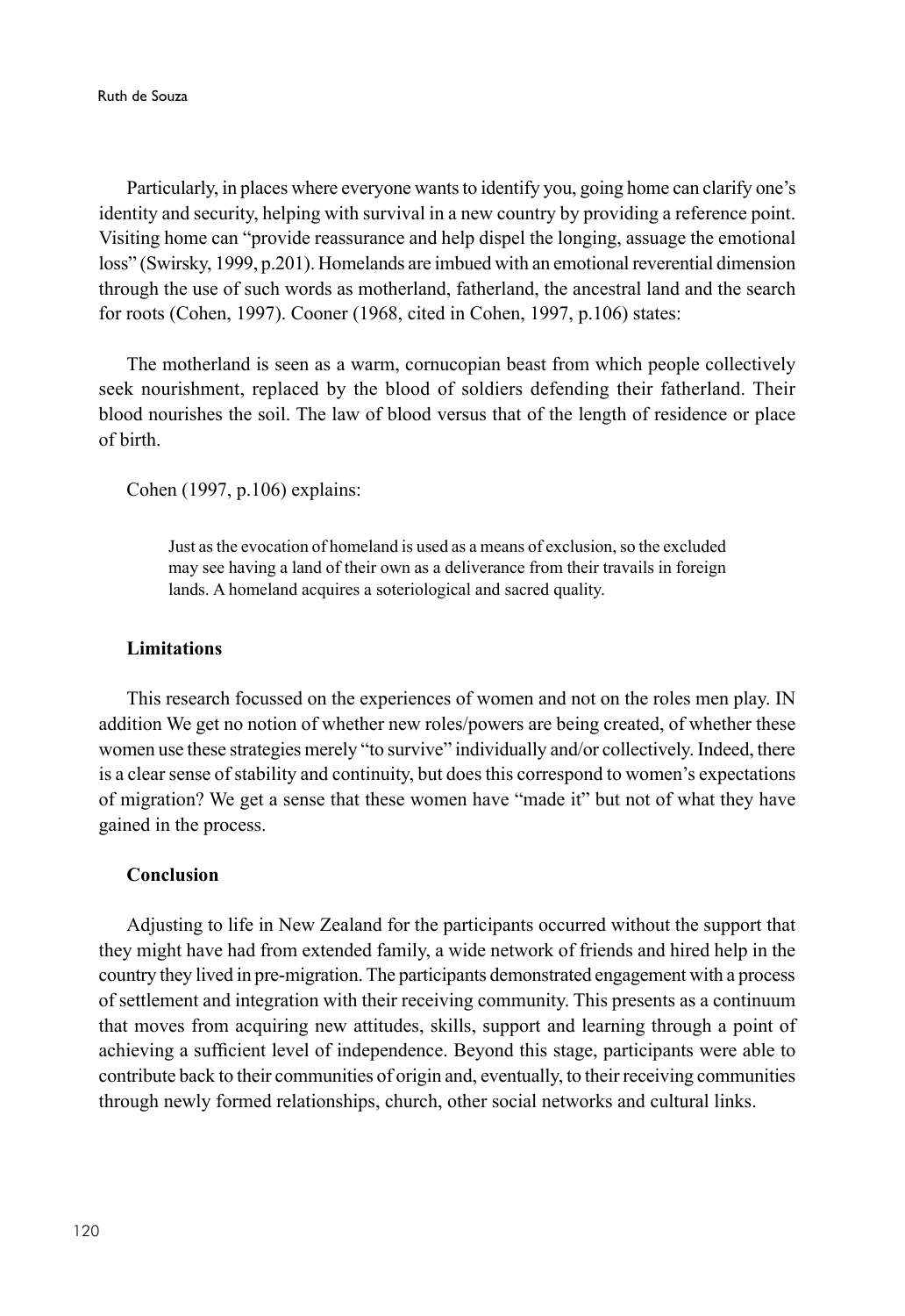### **Notes**

1 Ruth is a Senior Research Fellow and Co-ordinator at the Centre for Asian and Migrant Health Research at AUT University in Auckland, New Zealand. She has a passion for migrant health, mental health, gender and migration and is undertaking a PhD about migrant mothers and the responses of health professionals. She is actively involved in many aspects of community activism and is the Co-Editor and founder of the Aotearoa Ethnic Network and AEN Journal.

### **References**

Arisaka, Y. (2000). Asian women: Invisibility, locations, and claims to philosophy. In N. Zack (Ed.), *Women of color and philosophy: A critical reader* (pp. 219-223). Malden, Mas: Blackwell Publishers.

Australian Government. (undated). *What is Settlement?* Retrieved 31st July, 2006, from http://www.immi.gov. au/living-in-australia/delivering-assistence/government-programs/settlement-policy/index.htm

Bottomley, G. (1991). Representing the 'second generation': subjects, objects and ways of knowing. In G. Bottomley, M. D. Lepervanche & J. Martin (Eds.), *Intersexions; gender, class, culture, ethnicity*. Sydney: Allen and Unwin.

Canadian Council for Refugees. (1998). *Best settlement practice - Settlement services for refugees and immigrants in Canada*. Ottawa, Canada: Canadian Council for Refugees.

Cohen, R. (1997). *Global diasporas, an introduction*. London: UCL press.

DeSouza, R. (2006). *Walking upright here: Countering prevailing discourses through reflexivity and methodological pluralism*. Auckland, NZ: Muddy Creek Press.

DeSouza, S. (2001). Personal communication with author.

Fletcher, M. (1999). *Migrant settlement; a review of the literature and its relevance to New Zealand*. Wellington: New Zealand Immigration Service, Department of Labour.

Foner, N. (1997). The immigrant family; cultural legacies and cultural changes. *The International Migration Review, 31*(4), 961-974.

Fowler, C. (1999). Learning and knowing about mothering: exploring the disjunctures. In A. Devos (Ed.), *Shifting the boundaries: feminist practices in adult education* (pp. 51-67). Queensland: Post pressed.

Hattar-Pollara, M., & Meleis, A. I. (1995). The stress of immigration and the daily lived experiences of Jordanian immigrant women in the United States. *Western Journal of Nursing Research, 17*(5), 521-539.

Ho, E., Cheung, E., Bedford, C., & Leung, P. (2000). *Settlement assistance needs of recent migrants* (Commissioned by the NZIS). Waikato: University of Waikato.

Hondagneu-Sotelo, P. (1999). Introduction: Gender and contemporary U.S. immigration. *American Behavioural Scientist, 42*(4), 565-576.

Kearns, R. A., Neuwelt, P. M., Hitchman, B., & Lennan, M. (1997). Social support and psychological distress before and after childbirth. *Health and Social Care in the Community, 5*(5), 296-308.

Kofman, E. (1999). Female 'birds of passage' a decade later: Gender and immigration in the European Union. *The International Migration Review, 33*( 2), 269-299.

Leckie, J. (1995). Silent immigrants? Gender, immigration and ethnicity in New Zealand. In S. W. Greif (Ed.), *Immigration and national identity in New Zealand* (pp. 50-76). Palmerston North: Dunmore Press.

Mascarenhas-Keyes, S. (1990). Migration, progressive motherhood and female autonomy: Catholic women in Goa. In L. Dube & R. Palriwala (Eds.), *Structures and strategies: women, work and family in Asia* (pp. 119- 143). New Delhi: Sage.

Meleis, A. I., Sawyer, L. M., Im, E.-O., Messias, D. K. H., & Schumacher, K. (2000). Experiencing transitions: an emerging middle-range theory. *Advances in Nursing Science, 23*(1), 12-28.

Roscoe, J. (1999). *Documentary in New Zealand: an immigrant nation*. Palmerston North: Dunmore Press. Sarup, M. (1996). *Identity, culture and the postmodern world*. Athens: University of Georgia Press.

Sharts-Hopko, N. C. (1995). Birth in the Japanese context. *Journal of Gynaecological and Neonatal Nursing, 24*(4), 343-351.

Shin, K. R., & Shin, C. (1999). The lived experience of Korean immigrant women acculturating into the United States. *Health Care For Women International, 20*(6), 603-617.

Smith, Y. B. (1999). There is no place like home: Caribbean women's feminism in Canada. In A. Heitlinger (Ed.), *Emigre feminism, transnational perspectives* (pp. 149-173). Toronto: University of Toronto Press.

Statistics New Zealand. (2002). *Quick Facts –People*. Retrieved 25th January, 2005, from http://www.stats. gov.nz/quick-facts/people/default.htm

Swirsky, R. (1999). Migration and dislocation: Echoes of loss within Jewish women's narratives. In A. Brah, M. J. Hickman & M. Mac an Ghaill (Eds.), *Thinking identities: ethnicity, racism and culture*. Houndmills: Macmillan press.